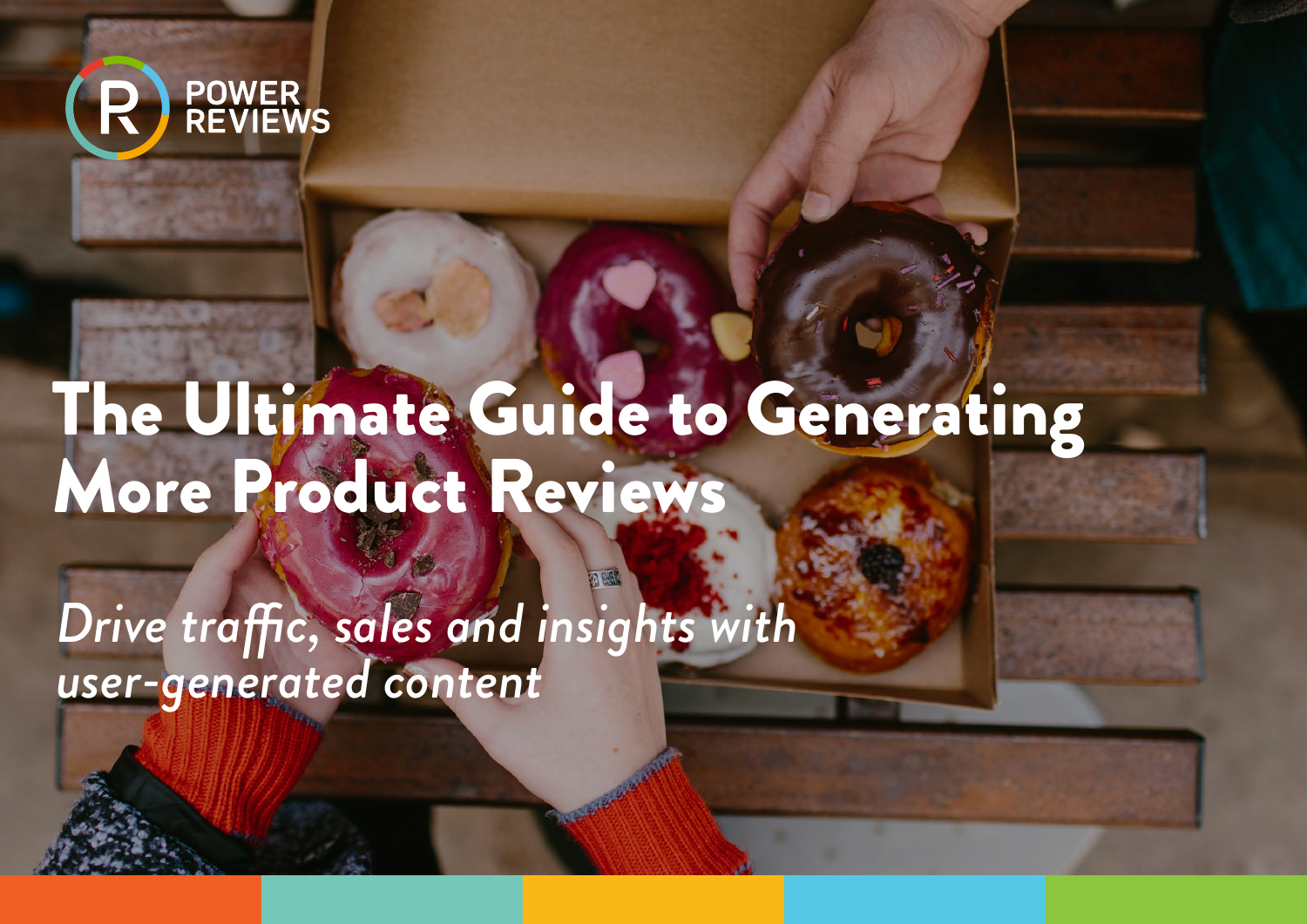## Why Reviews?

It's no secret that ratings and reviews have become a key part of the purchase journey. Nearly all consumers consult reviews, and 86% consider them an essential resource when making a purchase decision.

Reviews don't just help consumers make good purchase decisions. They also help businesses like yours drive traffic, conversion and insights.

#### **More Traffic**

More than a third of shoppers start the purchase journey on Google or another search engine. If your product pages aren't ranking well, that means consumers may never find you. The good news? Reviews can help ensure your product pages are displayed in search engine results. When a product without reviews generates and displays at least one review, the traffic to that product page increases by an average of 108%.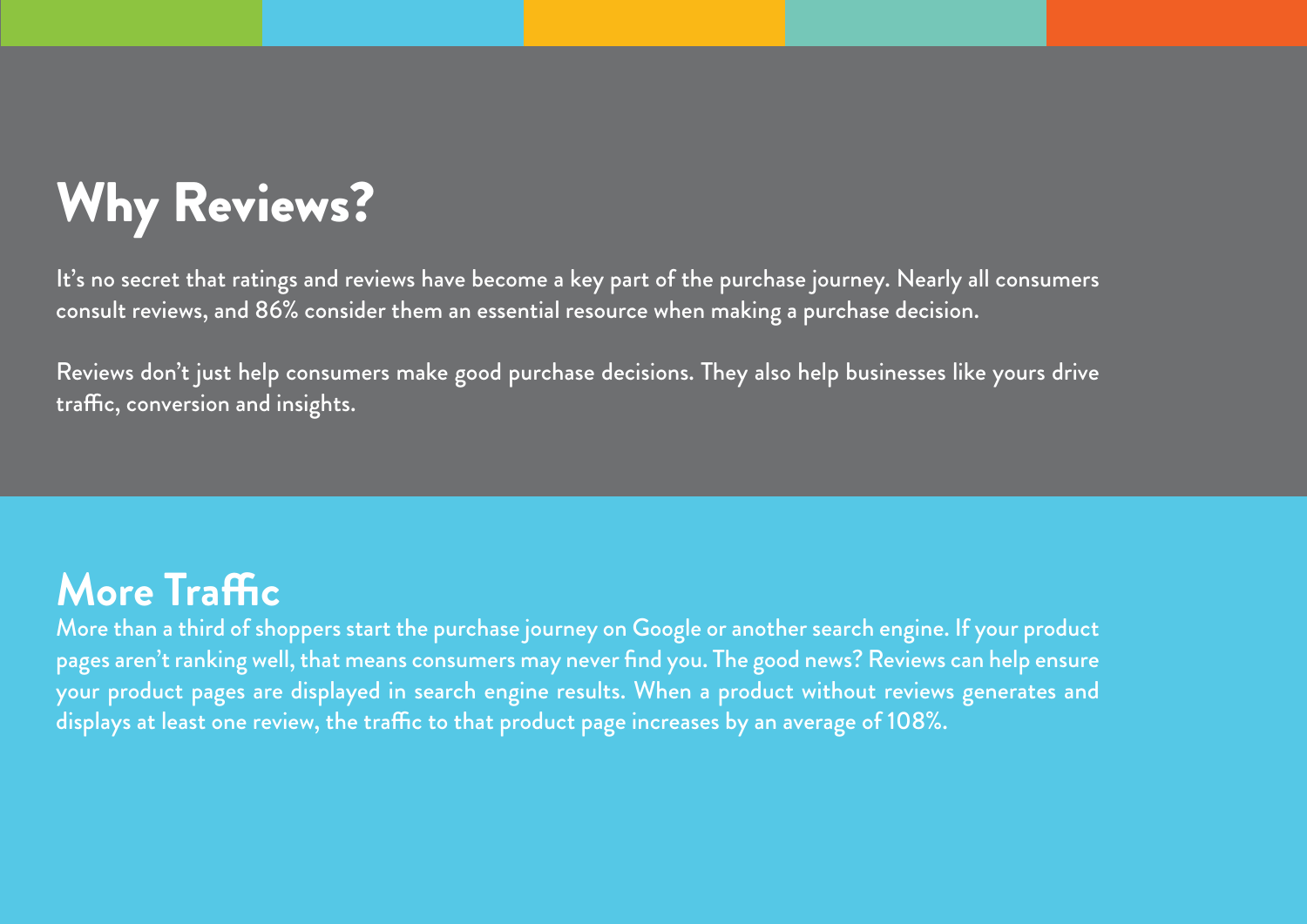#### **More Sales**

User-generated content—such as ratings and reviews, photos and videos—gives shoppers the boost of confidence they need to complete a transaction. When a product without reviews adds one or more reviews, the conversion rate increases by an average of 65%.

#### **More Insights**

Reviews are full of insights that businesses can use to improve products and the customer experience. For example, if a clothing brand notices that the reviews for a certain skirt often mention a zipper that easily breaks, the brand can work with its manufacturer to make improvements to the product.

#### **Start Generating More Reviews Today**

Clearly, reviews are important for consumers and businesses alike. And if your website doesn't feature plenty of reviews for plenty of your products, you risk losing shoppers to a site that does. 45% of shoppers who can't find enough reviews (or any reviews at all) on a brand or retailer site will go to a search engine, and 25% will turn to Amazon.

The following guide explores eight things you can start doing today to begin collecting more content.

Let's get started!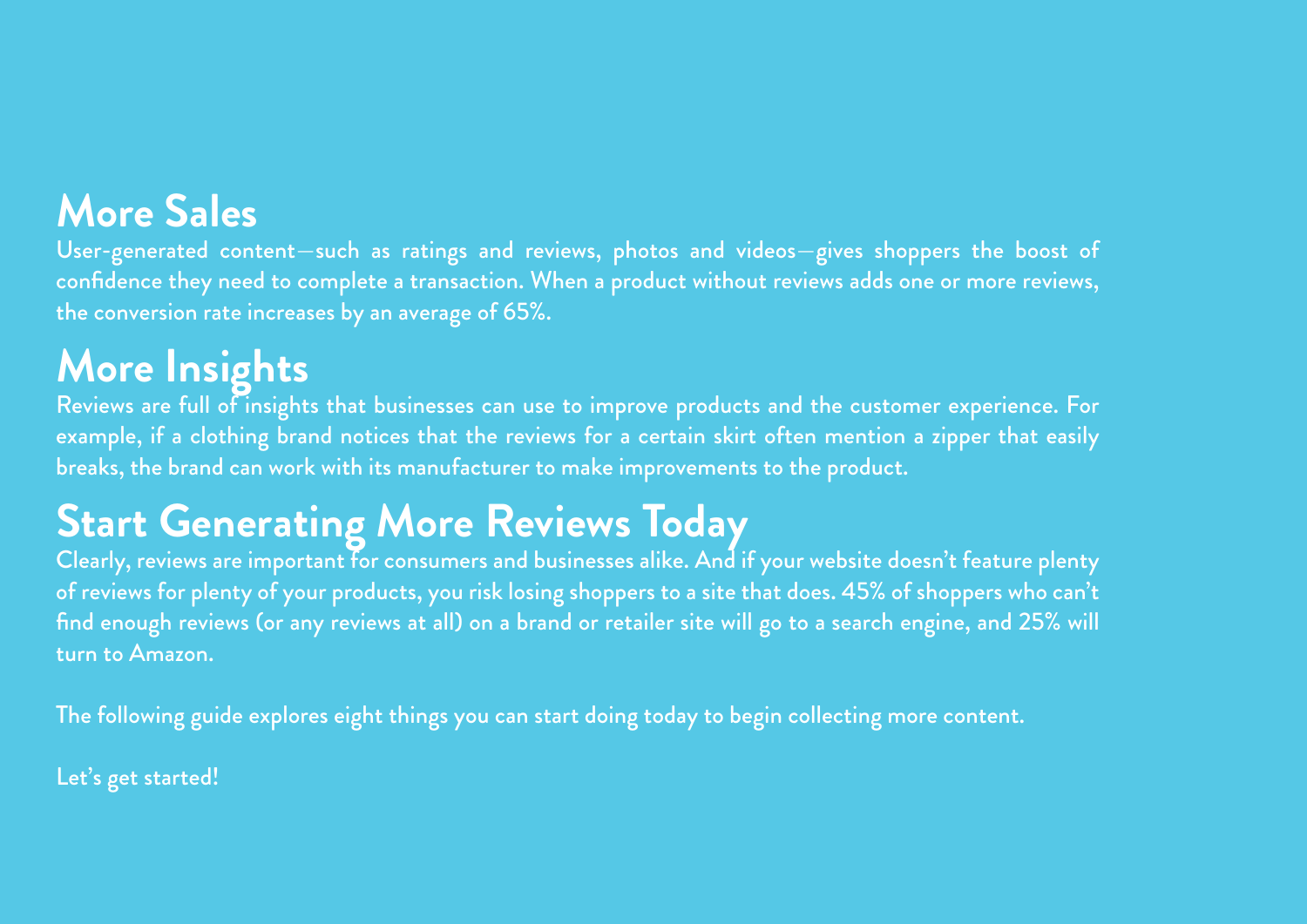### 1. Send Collect Emails

In a perfect world, shoppers would automatically submit reviews for your product. But the reality is, most shoppers need a reminder to do so. The best way to provide that reminder? Send out a collect email, asking every one of your shoppers to submit reviews, photos or videos of the products they've recently purchased. In fact, we've found that more than 60% of reviews are generated as the result of a collect email.

#### Short and Sweet

Use a direct, compelling subject line with 55 characters or less to entice recipients to open your email. And make sure the email itself is short and sweet, with a clear call to action. Personalize the email by using the shopper's name and including an image of the product she purchased, along with a link to write a review.

#### Mobile Friendly

More and more consumers are opening their emails on a mobile device. In fact, according to data from Litmus, more than half of emails are opened on a mobile device. So be sure your collect email is mobile friendly. That includes keeping the important elements in the upper portion of the email, avoiding font sizes smaller than 16 point, and using a single column layout that easily scales on small screens.

*More than 60% of reviews are written as the result of a collect email.*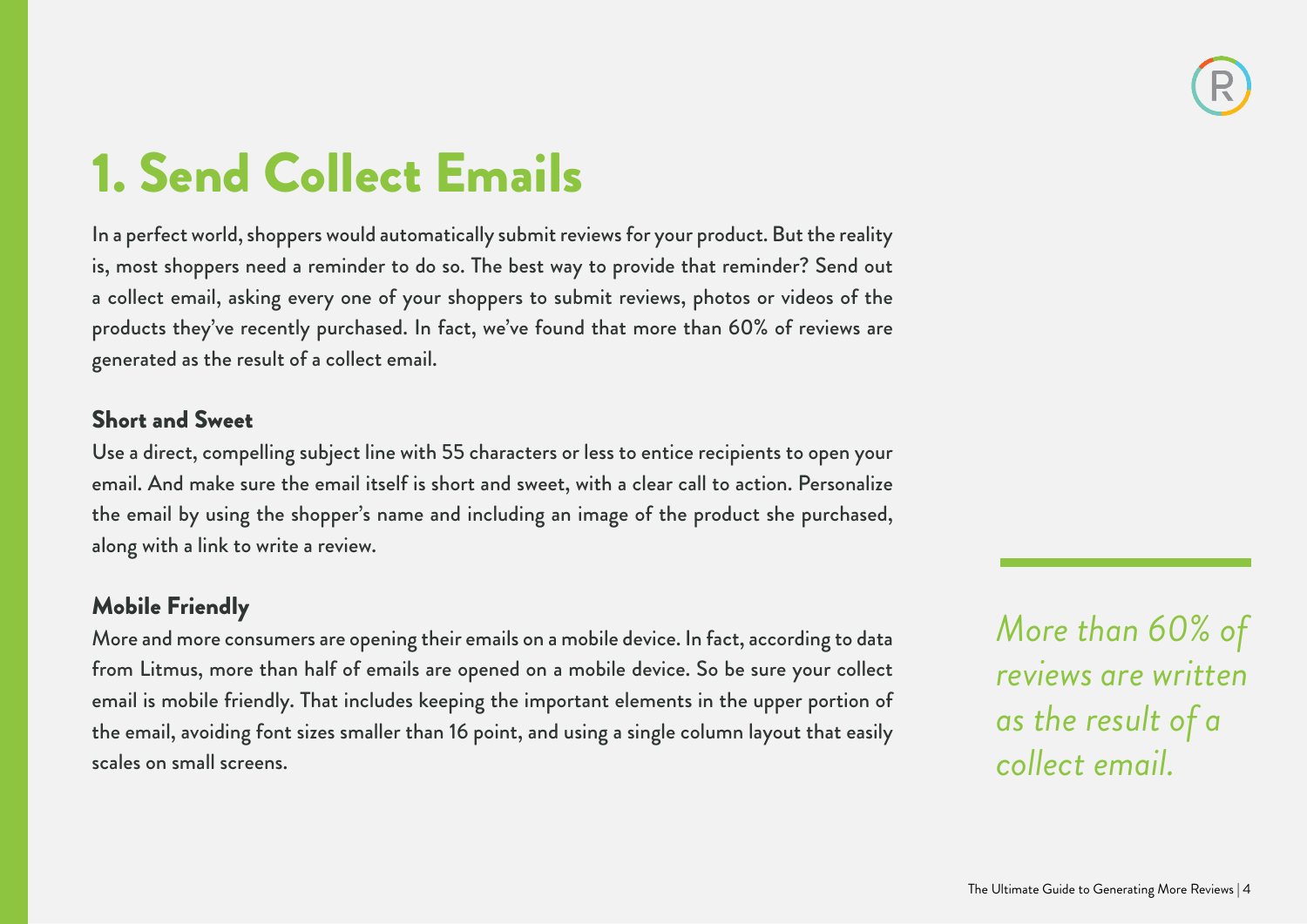

## **Collect Email Checklist**

Compelling subject line with less than 55 characters Personalized Mobile friendly Short and sweet 16-18 point font Single column layout Clear call to action Image and link to product No other marketing or sales calls to action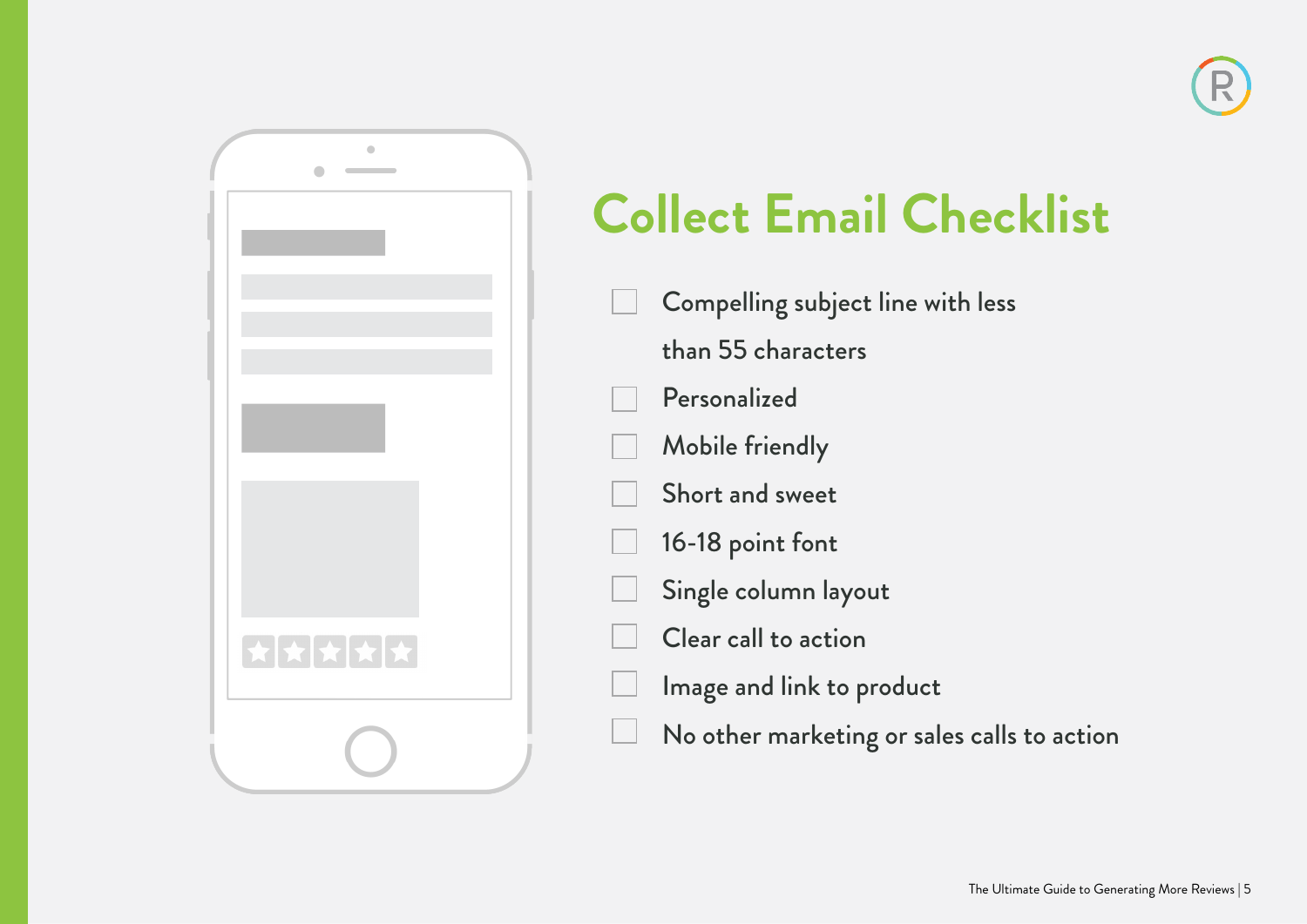

### 2. Optimize Your Collection Process for Mobile

Today's shoppers are doing just about everything from their mobile devices including checking their email, browsing and buying products, and yes, even writing reviews. In fact, PowerReviews has found that the number of reviews written on mobile has more than doubled year over year.

Make sure the entire process for writing a review  $-$  from the collect email to the write-a-review form — is mobile friendly and can easily be completed on a small screen. If consumers have to pinch, scroll and zoom to write a review, they'll likely abandon the process altogether.

*evo, a leading online retailer of outdoor gear and fashion apparel, increased the number of reviews written on mobile by 204% when they switched to a mobile-friendly post purchase email.*

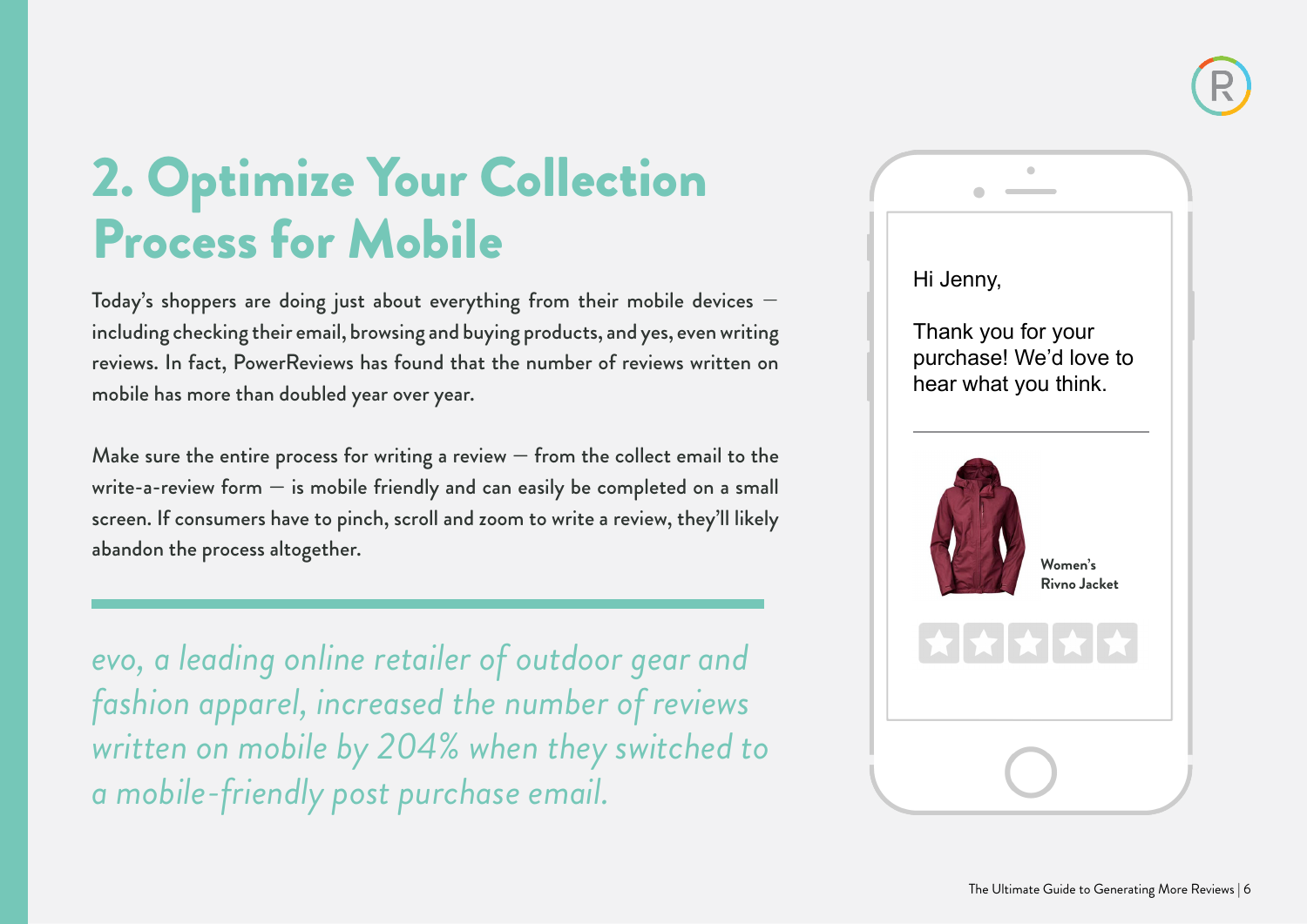### 3. Collect Photos and Videos

Visual content — such as photos and videos — is becoming an increasingly important part of the path to purchase. And while the professional visual content you produce has a role to play, [88% of consumers](http://www.powerreviews.com/event/report-snapshot-for-ecommerce/) specifically look for visual content submitted by other consumers prior to making a purchase.

When sending out collect emails, be sure to specifically ask for the top content you'd like — for example, a photo or a video. And allow your shoppers to submit this visual content directly from their phones to your website, rather than requiring them to navigate to a third party site such as YouTube.

This visual content will give future shoppers the confidence they need to finalize a purchase. After all,  $72\%$  of shoppers say they're more likely to buy a product that has reviews featuring photos and videos in addition to written text.

*88% of consumers look for visual content submitted by other consumers prior to making a purchase.*

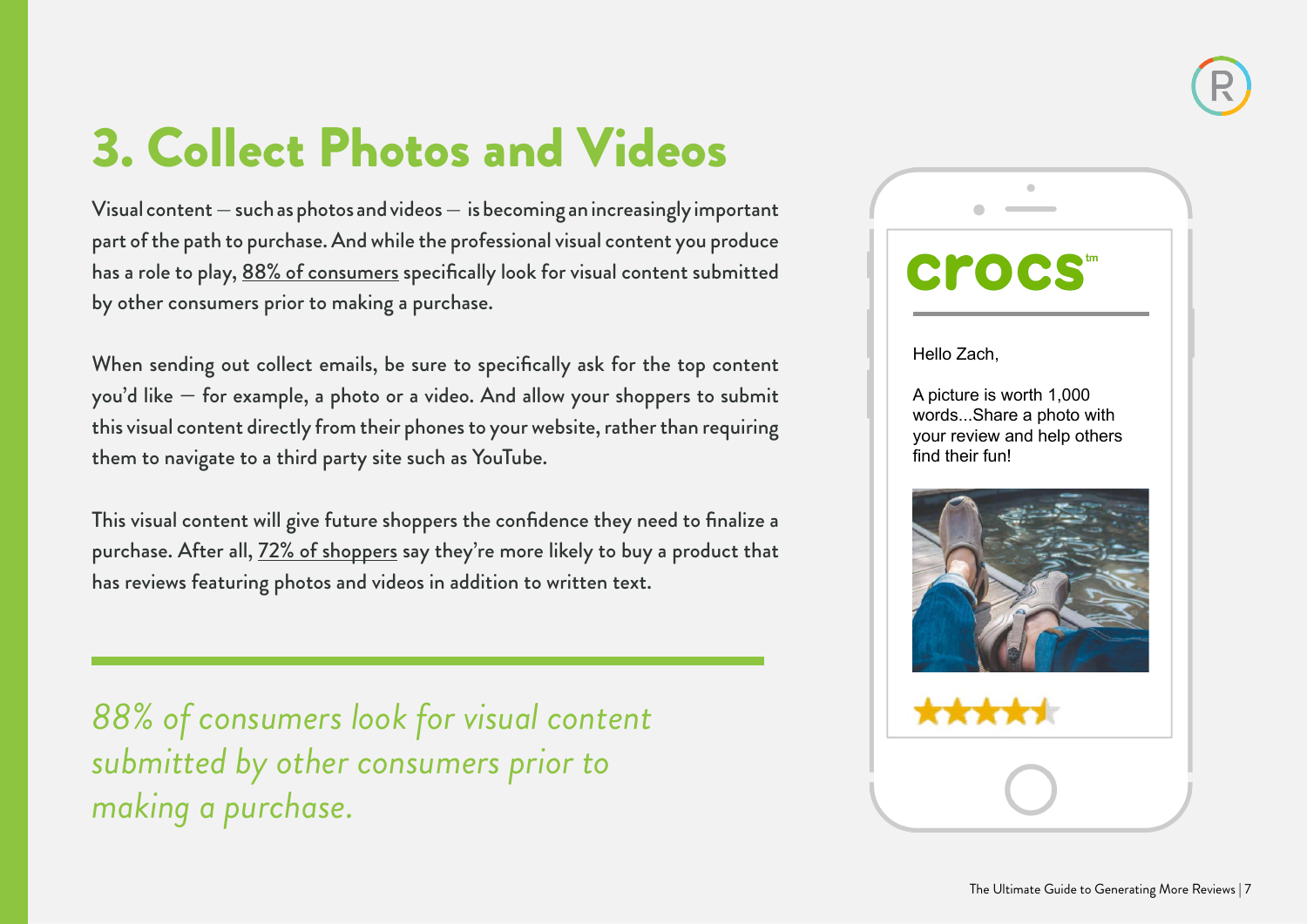### 4. Collect Reviews for Multiple Items

Oftentimes, shoppers purchase more than one item at a time. In fact, 60% of consumer orders coming through the PowerReviews network include more than one item. In addition, you likely have loyal shoppers who have purchased many items over time. Make it easy for these shoppers to review all items they've purchased by streamlining the review collection process for multi-item transactions.

Rather than requiring shoppers to navigate to separate pages to write each review, allow them to review all products they've purchased on one, mobile-friendly page. At PowerReviews, we've found that customers who do so have increased review volume by 92% year over year, compared to just using a standard, one product review form.

![](_page_7_Picture_4.jpeg)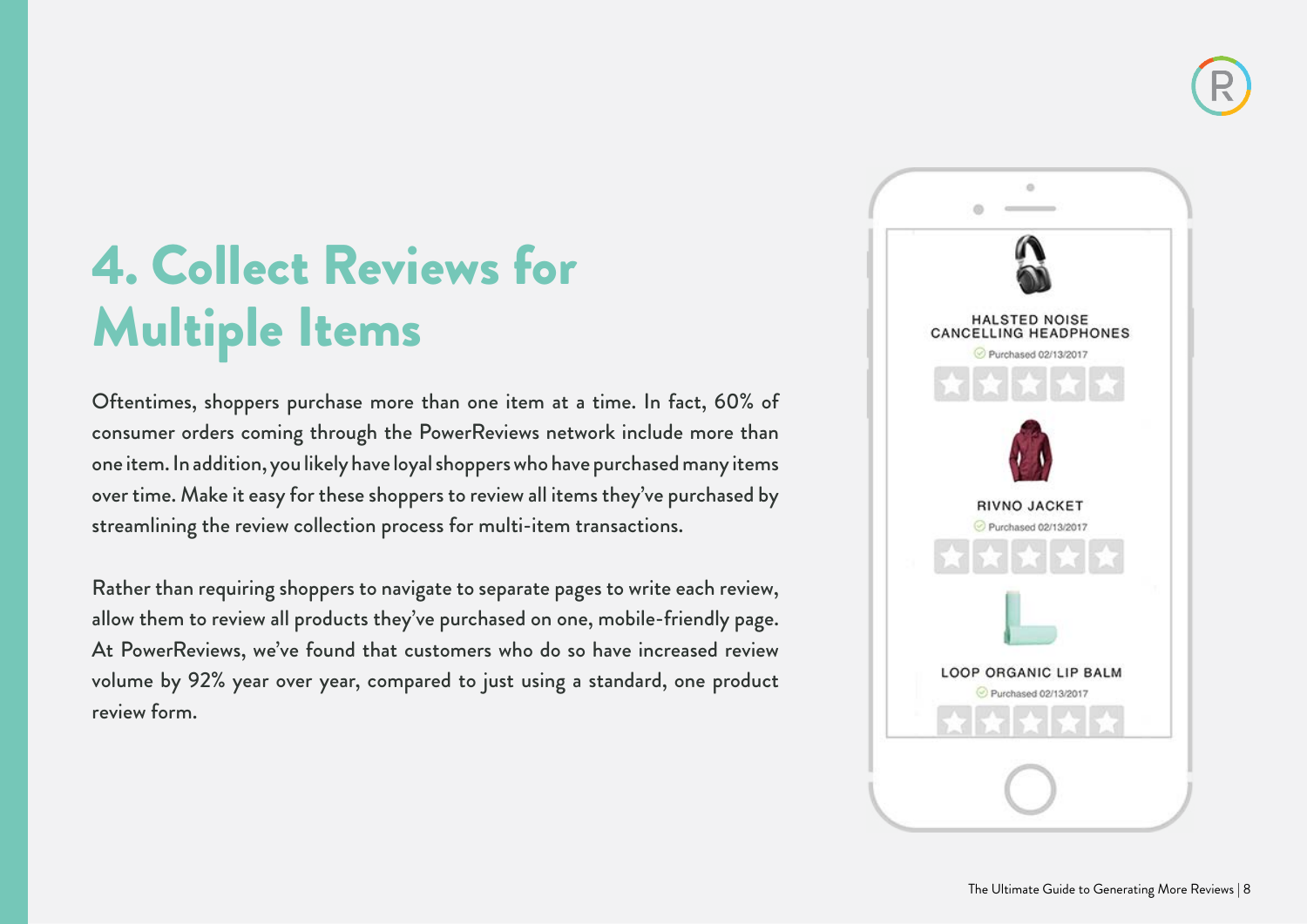### 5. Offer an Incentive

If you're sending out collect emails but not getting as many reviews as you'd hoped for, consider offering an incentive. PowerReviews research found that 55% of consumers who aren't writing reviews cited needing motivation to do so.

Incentivizing your customers doesn't have to be an expensive endeavor. Here are a few different types of incentives that have been successful for PowerReviews clients.

**Sweepstakes:** Offer your shoppers an entry into a sweepstakes in exchange for writing a review. This is proven to increase review generation by up to 83%. If your team doesn't have the bandwidth to develop a sweepstakes, ask your ratings and reviews partner if they have a sweepstakes offering that you can leverage to generate more reviews.

**Loyalty Points:** If you already have an established loyalty or rewards program, use it to encourage reviews. For example, if a customer in your loyalty program writes a review, she'll get 10 loyalty points. Once she accrues a set number of points, she'll receive some sort of promotion, like free shipping or a discount code.

**Free Shipping or Discounts:** Offer your shoppers a discount or free shipping to thank them for writing reviews. Not only will you generate more reviews, you'll also give shoppers an excuse to shop with you again.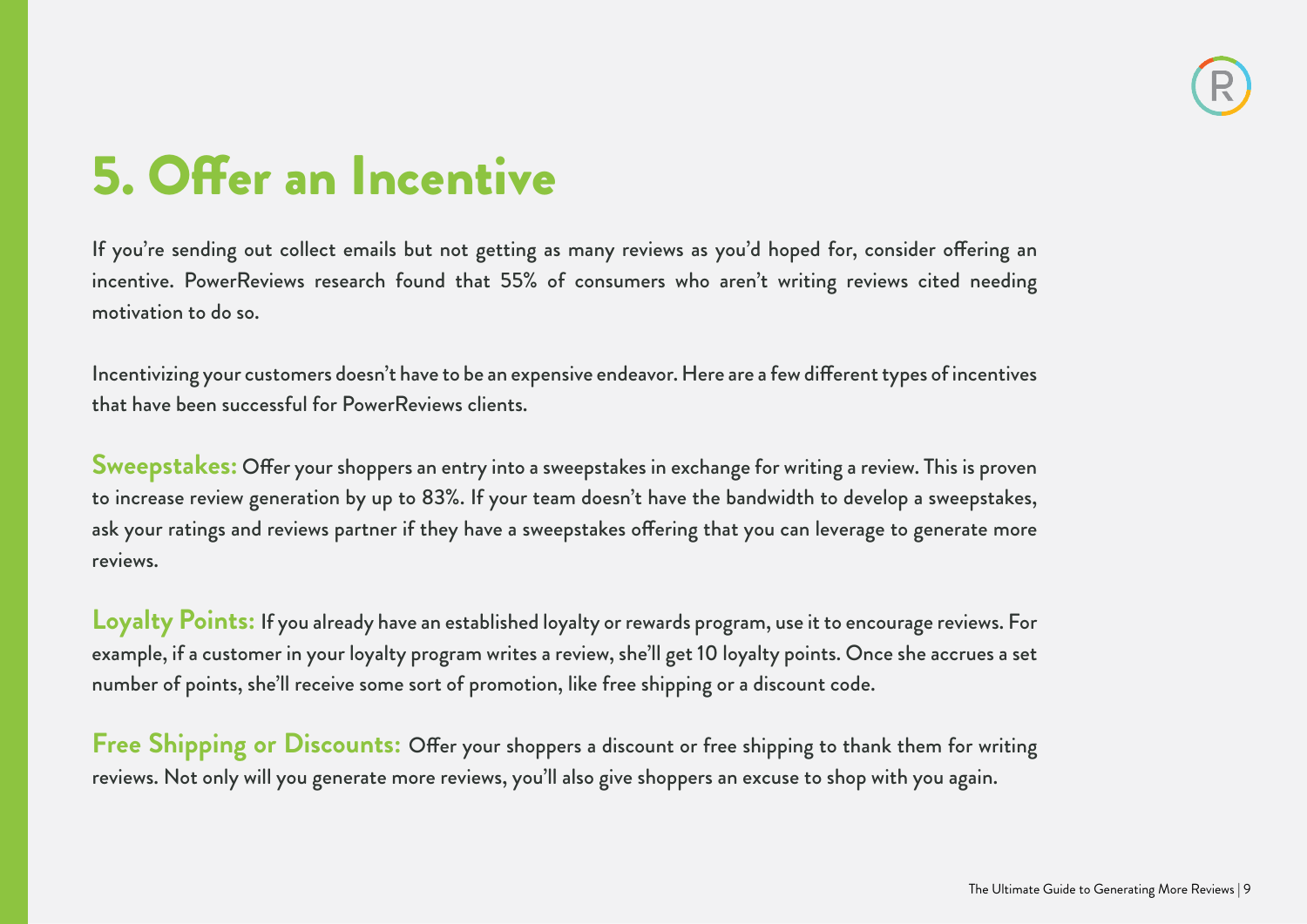#### Hi Jenny,

 $\begin{array}{c} \hline \end{array}$ 

Thank you for your purchase! We'd love to hear what you think.

 $\blacksquare$ 

 $\sim$ 

![](_page_9_Picture_3.jpeg)

#### **Transparency Tip:**

In order to preserve the trust you've worked hard to build, be sure to appropriately badge any reviews that were written as a result of an incentive.

*Including a sweepstakes in your post purchase email can increase review generation by up to 83%.*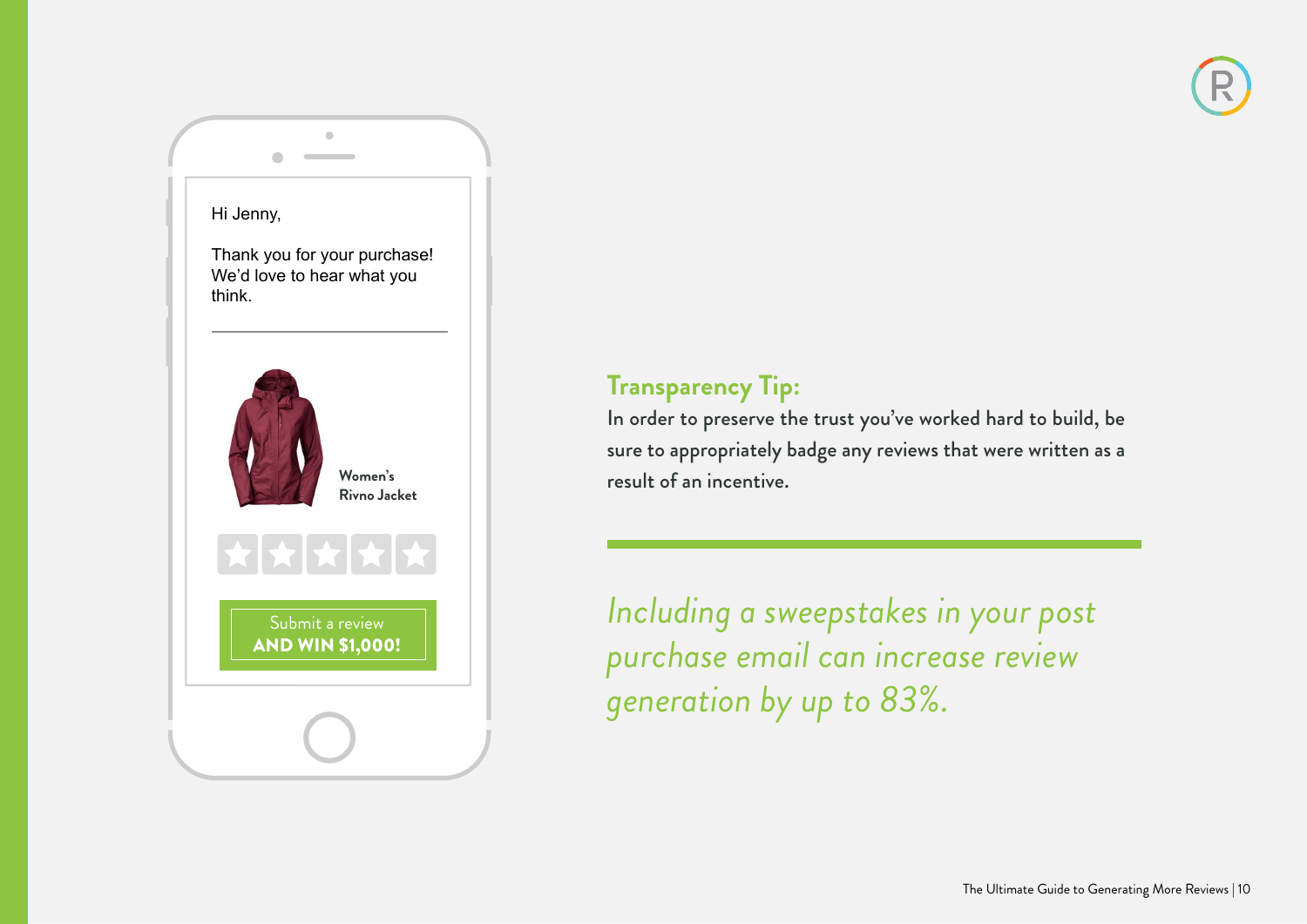## 6. Execute a Sampling Program

If there are products on your website that have a low number of reviews – or no reviews at  $all -$  consider a product sampling campaign. PowerReviews customers who execute a sampling program find that an average of 84% of consumers who receive a free sample will write a review.

Product sampling is especially effective for three types of products:

**1. New Products:** A recent PowerReviews study found that 45% of shoppers will turn to a search engine if there aren't reviews (or aren't enough reviews) for a product on a brand or retailer site. Generate those first critical reviews for a new product through product sampling. Then, the reviews you generate through sampling will help convert more shoppers. We've found that when a product without reviews adds one or more reviews, the conversion rate for that products increases by an average of 65%.

*An average of 84% of consumers who receive a free sample write a review.*

![](_page_10_Picture_6.jpeg)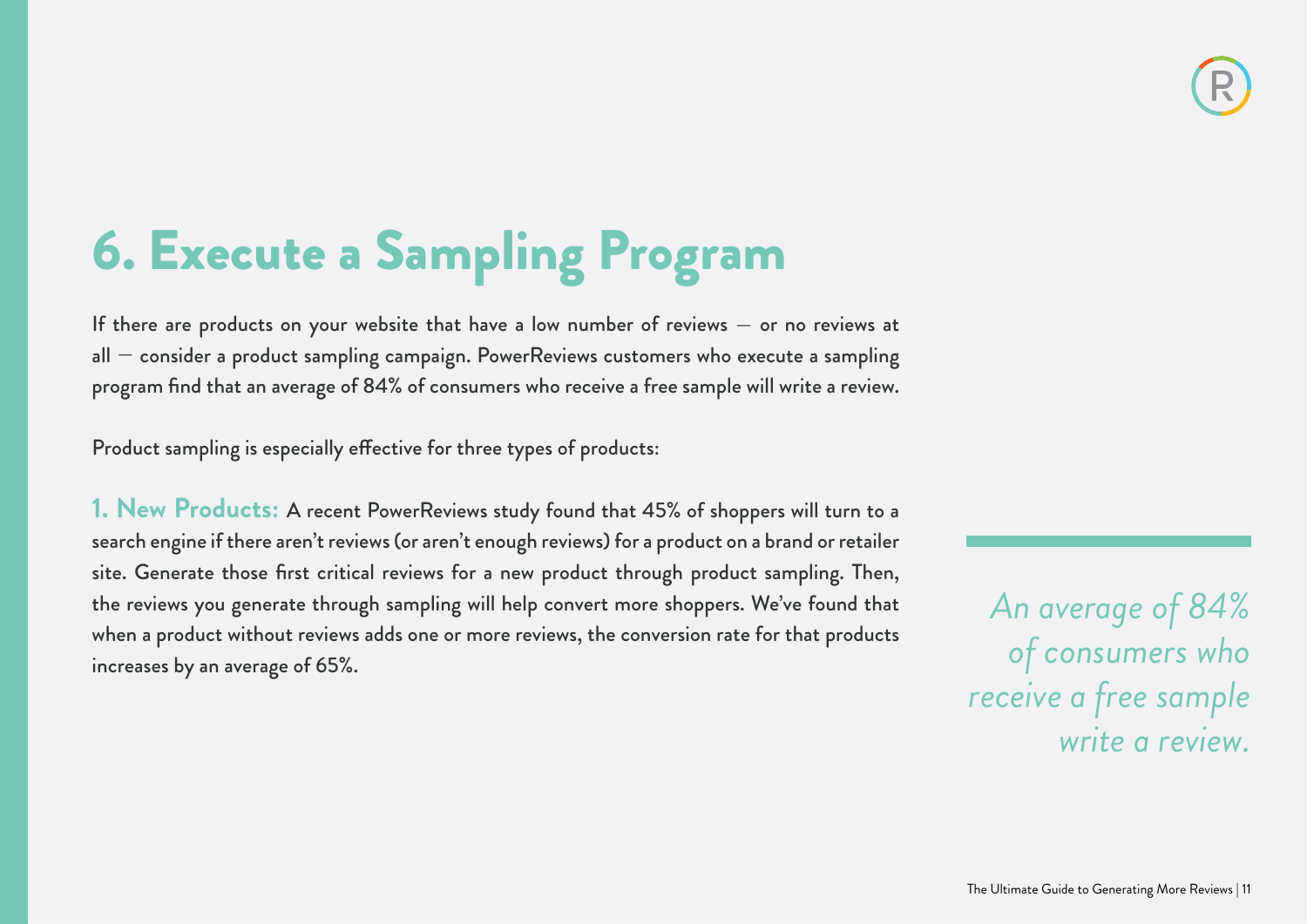**2. Seasonal Products:** The window for purchasing seasonal products — such as holidaythemed merchandise  $-$  is generally quite short. That's why it's important to generate reviews for these seasonal products as quickly as possible. How can you generate these reviews? With a sampling campaign, of course. Consider a pre-season sampling campaign so that your seasonal product will have plenty of reviews available when consumers start actively shopping for it.

**3. Targeted Products:** You most likely have key products on your website that have high traffic but a low volume of reviews (or no reviews at all). Run a sampling campaign to generate reviews for these products so more of your traffic converts as they see a high number of reviews.

#### **Transparency Tip:**

Be sure to badge all reviews that are generated as the result of a sampling campaign so future shoppers understand who wrote each review.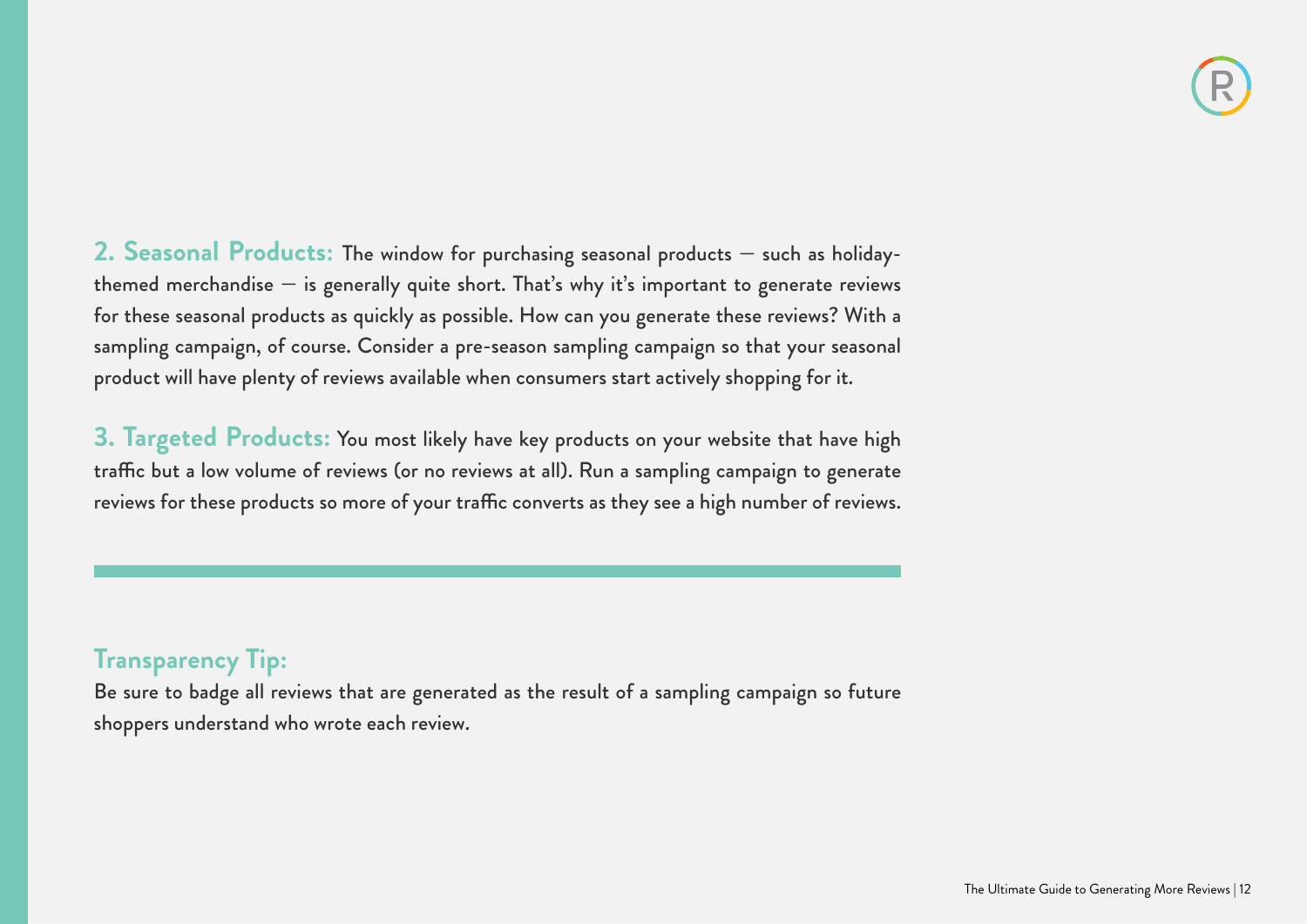## 7. Ask In-Store Shoppers

Though online retail sales continue to grow, many shoppers still prefer to purchase in a physical store location. According to a study from the Pew Research Center, with all things being equal, 64% of U.S. consumers prefer making a purchase from a physical store rather than online. And [PowerReviews research](http://www.powerreviews.com/event/centennial-shopper-study/) found that while nearly all Generation Z shoppers do their shopping research online, 46% prefer to make the actual purchase in store.

Don't miss out on the opportunity to collect content from in-store shoppers. Leverage your rewards or loyalty program to send collect emails to your in-store shoppers, asking them to submit reviews, photos or videos. Or, include a call to action on store receipts, asking shoppers to write reviews for the products they purchased.

*46% of Generation Z shoppers prefer to make purchases in-store.*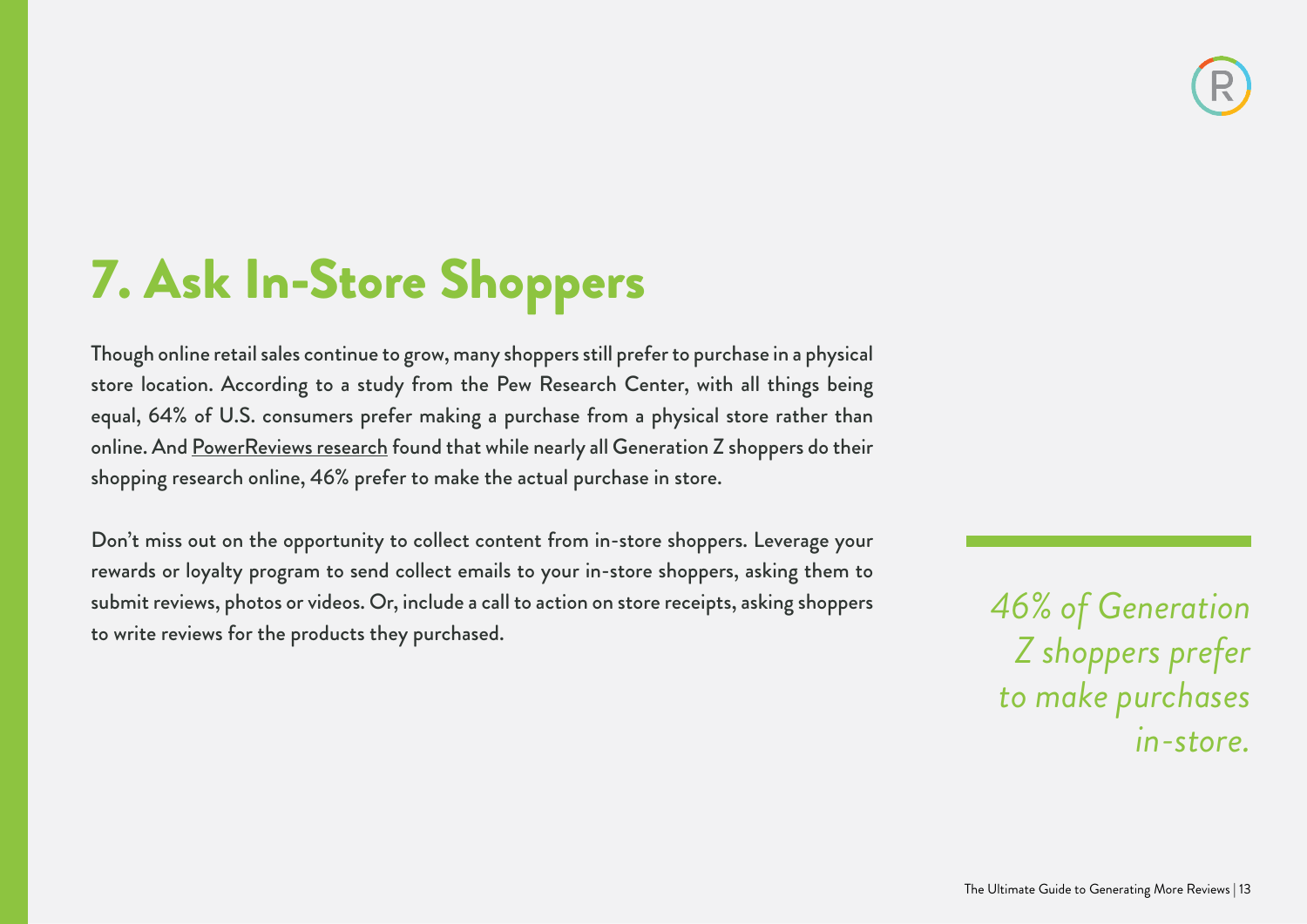## 8. Request Staff Reviews

Members of your staff are likely some of your best customers. So ask them to write reviews for the products they own. [Room & Board](http://www.powerreviews.com/case-studies/room-board/) has found that asking staff to write reviews for the products they have purchased has been a great way to generate additional review content.

If you solicit reviews from your staff, be sure to appropriately badge these reviews so future shoppers understand that they were written by a member of your team.

*"Adding staff reviews offers another layer of validity for our customers."*

**-Kimberly Ruthenbeck, Director of Web Experience at Room & Board**

|                  | Q<br>Search brands and products                     |
|------------------|-----------------------------------------------------|
|                  |                                                     |
| 4/7/2017         |                                                     |
|                  | $3222$                                              |
|                  | Super Fun, All-Around Ride                          |
| By El Boogie     |                                                     |
|                  | from Tacoma, WA<br><b>About Me Advanced</b>         |
| $\overline{evo}$ | evoCrew<br>STAFF                                    |
|                  |                                                     |
| <b>PROS</b>      |                                                     |
| <b>CONS</b>      |                                                     |
| <b>BEST USES</b> |                                                     |
| Powder           |                                                     |
| Speed            |                                                     |
|                  | This board is a lot of fun on a powder day and      |
|                  | holds an edge with the rest of them on a            |
|                  | groomer day as well. It's responsive and playful,   |
|                  | easy to manipulate through the trees and a          |
|                  | whole lot of fun in a dump. This board makes a      |
|                  | great powder stick as well as a great daily rider - |
|                  | highly recommended!                                 |